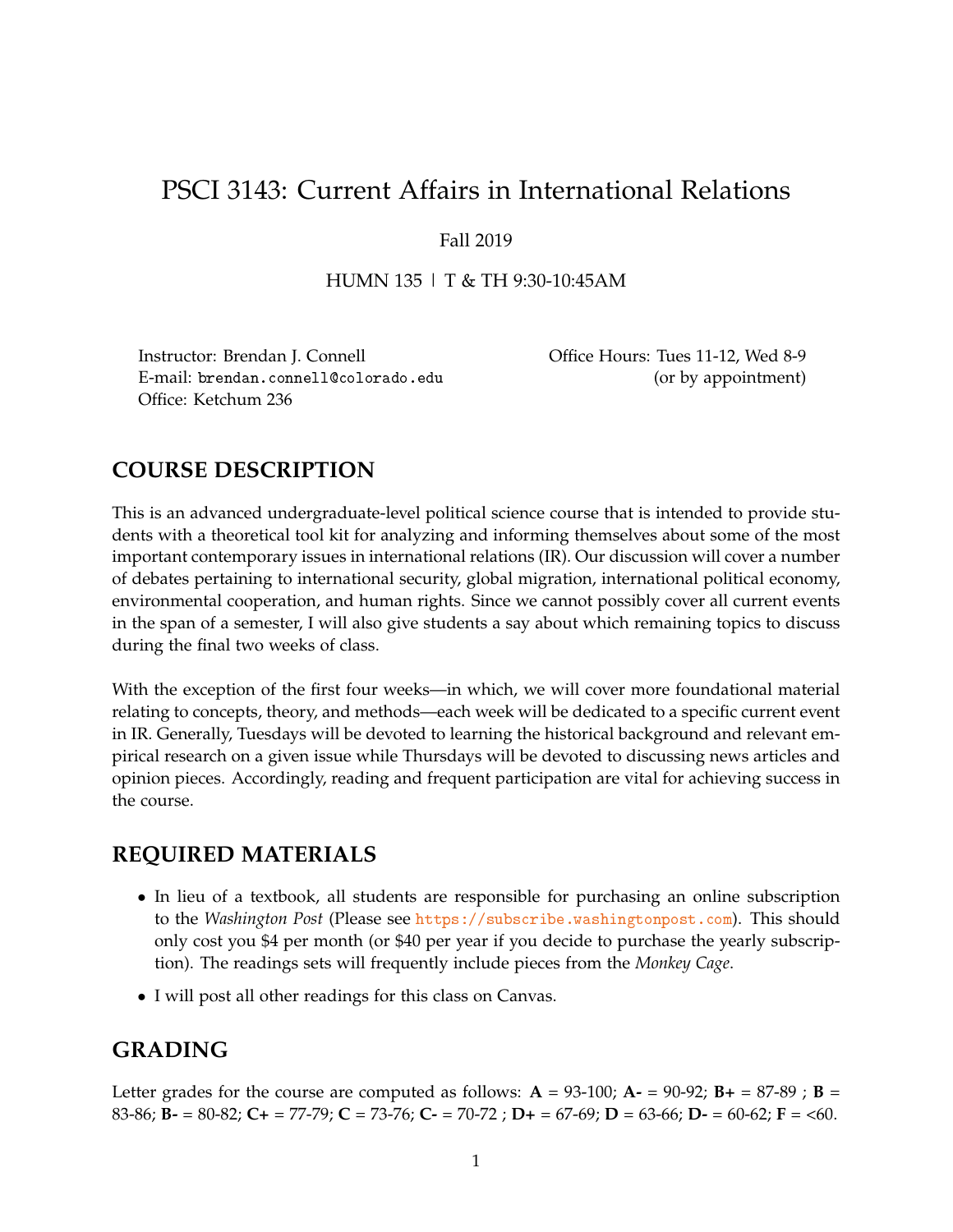Your final grade is comprised of the following criteria:

"Mini" Exam (Sept 19)  $10\%$ Final Exam (Dec 12) 30% Quizzes (x4) 20% Participation 15% Op-Ed Outline (Oct 24) 5% Op-Ed Paper (Nov 21) 20%

*Exams (40% total)* There are two non-cumulative exams for this class. The first "mini" exam will test your knowledge of underlying concepts and theory that we will return to during the second part of the course. The final exam will instead be geared toward testing your knowledge of current events and specific topics from the course readings. Both exams will consist of term definitions and a series of short-answer questions (i.e., a 6-7 sentence response per question). For the final exam, I will provide you with a study guide roughly a week prior to the exam date. No make-up exams will be offered unless (1) you have documented proof of your absence; and (2) you notify me of this excused absence well in advance of the exam date.

*Quizzes (5% each; 20% total).* Throughout the semester, I will administer *five* unannounced quizzes at the beginning of class. These quizzes are intended to be brief and will typically test you on the required readings for the day or material covered during the previous class. At the end of the semester, I will drop your lowest quiz grade. There are no make-ups for quizzes, regardless of whether your absence is excused or not. Additional time for quizzes will not be granted to students who arrive late to class.

*Participation (15%).* Students are expected to actively participate each class. This is especially true for Thursday classes during the second part of the course, which will be a lot more discussionbased. Note that lack of attendance will also hurt your participation. At the end of the semester, I will assign you a letter grade according to the quantity and quality of your participation throughout the semester. From my experience, students that keep up with the readings and prepare questions/notes before each class tend to receive the highest participation grades.

*Op-Ed (20% Paper; 5% Outline).* Each student will write their own opinion piece on a current events issue or problem. You may choose any topic to write on as long as it qualifies as an IR issue. This means you will have to approve a topic with me by **Thursday, October 24th**. By then, please submit a typed bullet-point 1-2 page (double-spaced) outline that briefly answers the following questions:

- What is the problem/question you are addressing/answering?
- Why is this problem/question important?
- What are other people saying about this problem/question and why are they (or some of them) wrong?
- What is *your* argument or the potential answer you are giving to this problem/question?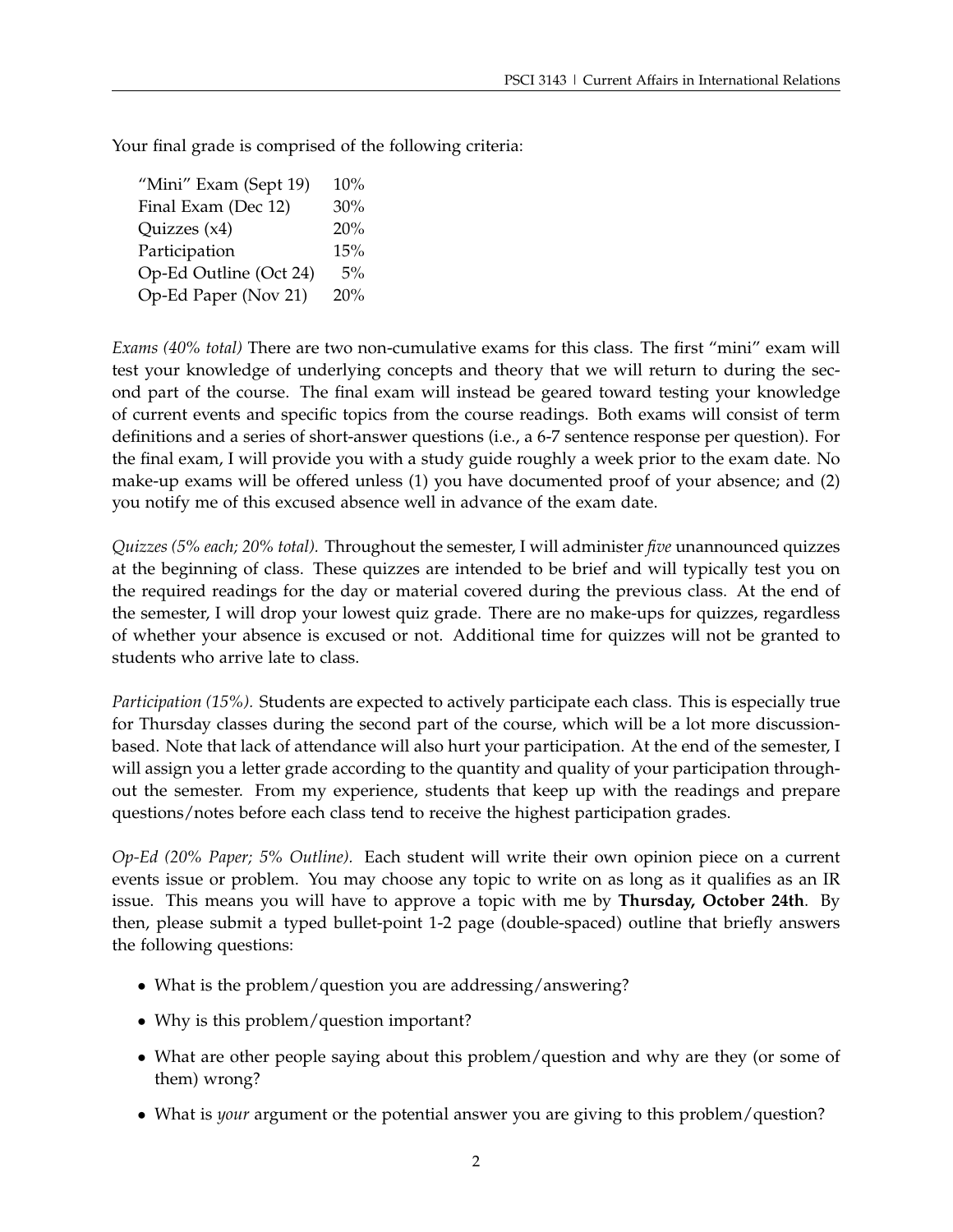• What relevant data/information (e.g, historical cases, descriptive statistics, existing empirical studies) will you use to develop and defend your argument?

Please see the attached assignment for in-depth instructions for writing the op-ed. The intention of this paper is to develop your ability to make an argument on a relevant IR topic while also promoting clear and concise writing. At the conclusion of the semester, students will ideally have an opinion piece that they can submit to a news outlet, magazine, blog, or some other online venue. The word limit for the paper is 800 words. Failure to abide by this word limit will result in a lower grade (i.e., a 10 percentage-point penalty). The due date for this paper is **Thursday, November 21st (in class)**. Late papers and outlines will also be penalized 10 percentage points for each day late.

**I do not offer any extra credit opportunities.** Please do not ask for them during or at the conclusion of the term.

# **OFFICE HOURS AND EMAIL POLICY**

My office and office hours are located at the top of this syllabus. However, if you have classes, sports, or any other obligations that conflict with my regular office hours, I am always open to scheduling individual appointments that work best for you.

Office hours are always superior to talking over email. Nonetheless, I am also readily accessible through email (brendan.connell@colorado.edu) if you have any brief questions to ask me. Just keep in mind that it may take up to 48 hours for me to respond back to you.

# **CLASSROOM ETIQUETTE**

Students and faculty each have responsibility for maintaining an appropriate learning environment. Students who fail to adhere to such behavioral standards may be subject to discipline. Faculty have the professional responsibility to treat all students with understanding, dignity and respect, to guide classroom discussion and to set reasonable limits on the manner in which they and their students express opinions. Professional courtesy and sensitivity are especially important with respect to individuals and topics dealing with differences of race, color, culture, religion, creed, politics, veteran's status, sexual orientation, gender, gender identity and gender expression, age, disability, and nationalities. Class rosters are provided to the instructor with the student's legal name. I will gladly honor your request to address you by an alternate name or gender pronoun. Please advise me of this preference early in the semester so that I may make appropriate changes to my records. See polices at http://www.colorado.edu/policies/classbehavior.html.

# **CHEATING AND PLAGIARISM**

I take cheating and plagiarism very seriously. All written assignments must be submitted electronically through Canvas. The penalty for plagiarism — purposeful or accidental — carries the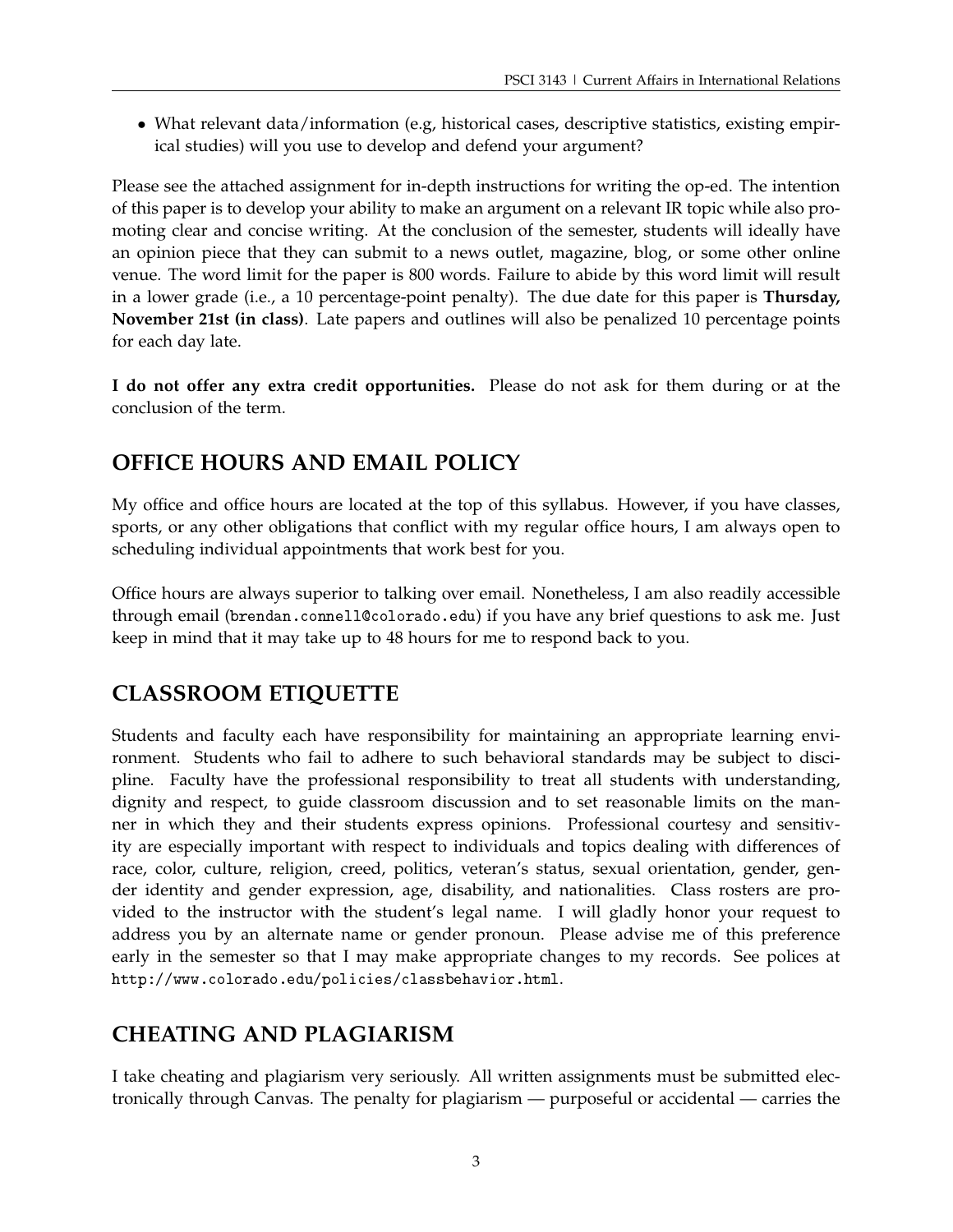penalty of a "0" for the assignment. A second violation automatically results in an "F" for the course. If you have any questions concerning the ground rules for what qualifies as plagiarism, please consult me.

All students of the University of Colorado at Boulder are responsible for knowing and adhering to the academic integrity policy of this institution. Violations of this policy may include: cheating, plagiarism, aid of academic dishonesty, fabrication, lying, bribery, and threatening behavior. All incidents of academic misconduct shall be reported to the Honor Code Council (honor@colorado.edu; 303-735-2273). Students who are found to be in violation of the academic integrity policy will be subject to both academic sanctions from the faculty member and nonacademic sanctions (including but not limited to university probation, suspension, or expulsion). Other information on the Honor Code can be found online.

# **UNIVERSITY POLICIES**

# **Students with Disabilities**

According to the Americans with Disabilities Act, students with disabilities should ask for "reasonable and timely" accommodations. If you qualify for accommodations because of a disability, please submit to me a letter from Disability Services in a timely manner (for exam accommodations provide your letter at least one week prior to the exam) so that your needs can be addressed. Disability Services determines accommodations based on documented disabilities. Contact Disability Services at 303-492-8671 or by e-mail at dsinfo@colorado.edu. If you have a temporary medical condition or injury, see Temporary Injuries under Quick Links at Disability Services website and discuss your needs with me.

# **Religious Observances**

Campus policy regarding religious observances requires that faculty make every effort to reasonably and fairly deal with all students who, because of religious obligations, have conflicts with scheduled exams, assignments or required attendance. Students in this situation can ask for "reasonable and timely" accommodations. Please review the syllabus closely and try to find out whether you have time conflicts with any of the assignments. I encourage you to do so in the first two weeks of the semester and inform me about your concerns either during my office hours or after lecture.

# **Discrimination and Harassment**

The University of Colorado at Boulder Discrimination and Harassment Policy and Procedures, the University of Colorado Sexual Harassment Policy and Procedures, and the University of Colorado Conflict of Interest in Cases of Amorous Relationships policy apply to all students, staff, and faculty. Any student, staff, or faculty member who believes s/he has been the subject of sexual harassment or discrimination or harassment based upon race, color, national origin, sex, age, disability, creed, religion, sexual orientation, or veteran status should contact the Office of Discrimination and Harassment (ODH) at 303-492-2127 or the Office of Student Conduct (OSC) at 303-492-5550. Information about the ODH, the above referenced policies, and the campus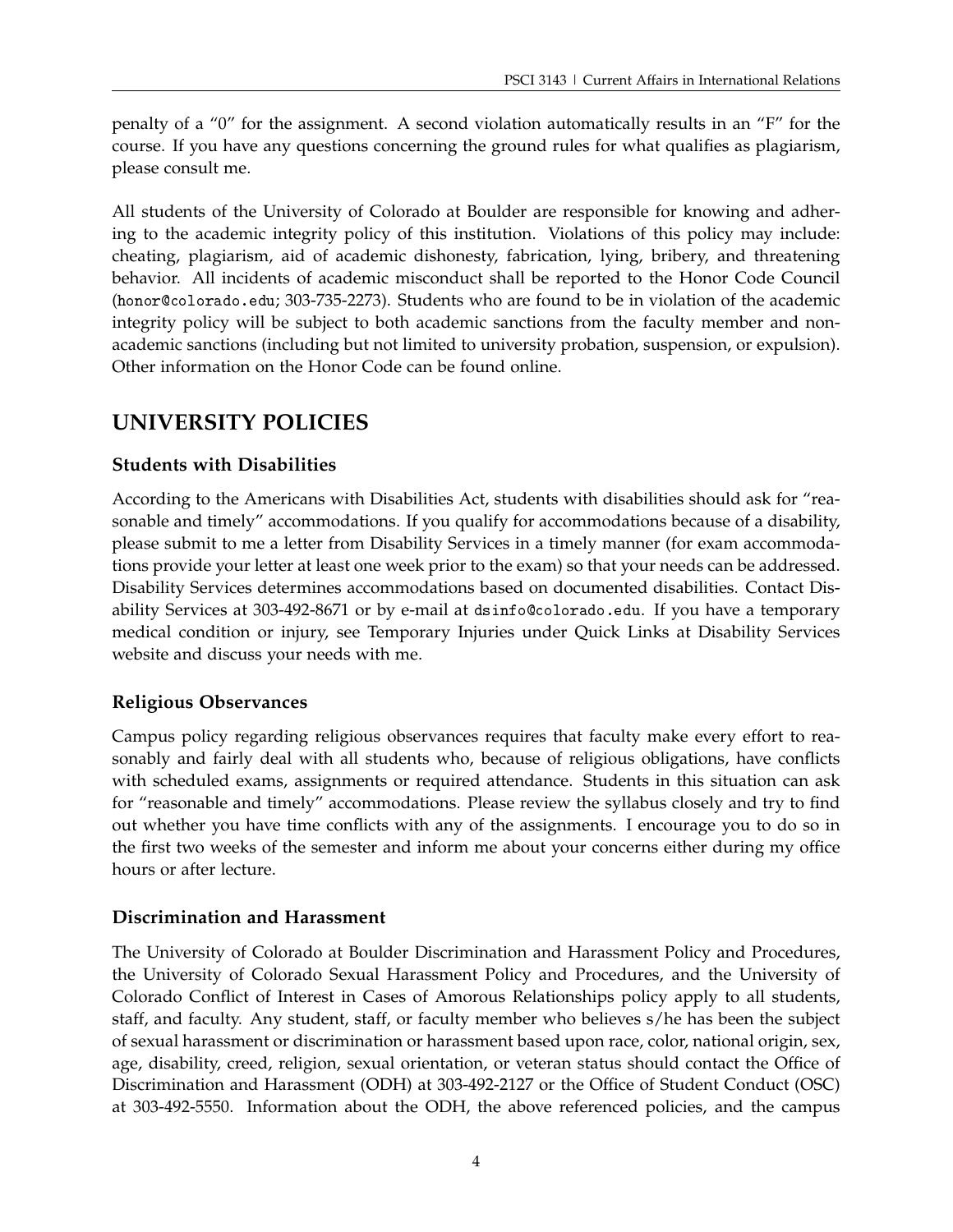resources available to assist individuals regarding discrimination or harassment can be obtained at http://www.colorado.edu/odh.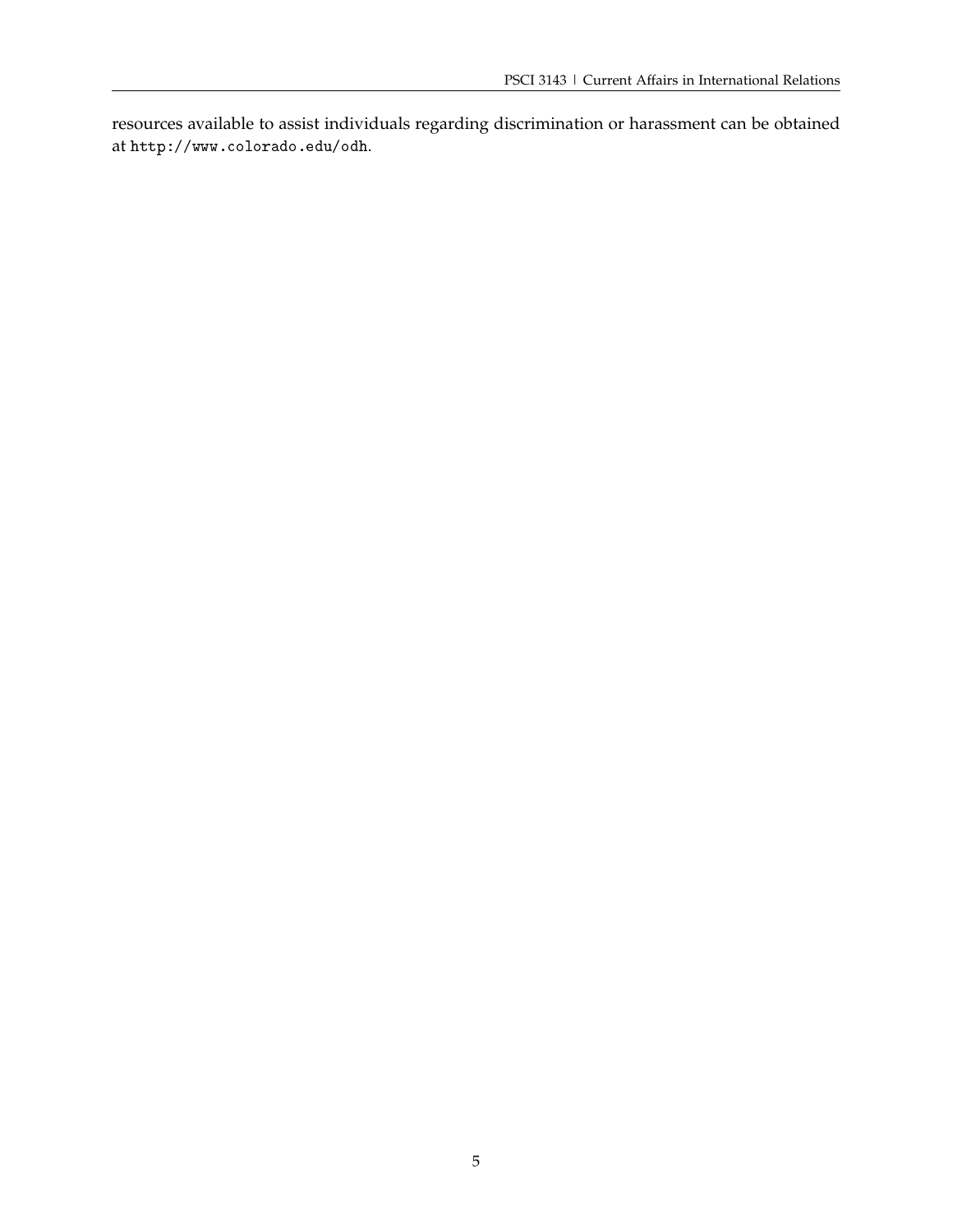# **COURSE SCHEDULE**

*Note: During Part II of the course, I will post all reading sets on Canvas at the beginning of the week. You are responsible for completing the readings by the day each reading is posted.*

# **PART I: FOUNDATIONS**

**Week 1, 08/26 - 08/30: Introduction**

**Tuesday, Aug 27:** Introduction, Syllabus, and the Op-Ed Assignment

- Syllabus
- Op-Ed Instructions

**Thursday, Aug 29:** No Class (Away at APSA Conference)

• Avey, Paul C., and Michael C. Desch. 2014. "What Do Policymakers Want From Us? Results of a Survey of Current and Former Senior National Security Decision Makers." *International Studies Quarterly* 58: 227-246.

## **Week 2, 09/02 - 09/06: What Makes International Relations Unique?**

**Tuesday, Sept 3:** The Anarchy Assumption

• Helen Milner. 1991. "The Assumption of Anarchy in International Relations Theory: A Critique." *Review of International Studies* 17 (1): 67-85.

**Thursday, Sept 5:** The Demand for Global Governance

- Kenneth W. Abott and Duncan Snidal. 1998. "Why States Act Through Formal International Organizations." *Journal of Conflict Resolution* 42 (1): 3-32.
- Howard, Lise M. "Should U.N. Peacekeepers Launch Preemptive Strikes? The Cruz Report Seems to Think So." *Washington Post*. March 16, 2018.

## **Week 3, 09/09 - 09/13: What Are the Prospects for International Cooperation?**

**Tuesday, Sept 10:** Skeptical and Optimistic Takes on International Cooperation

- George W. Downs, David M. Rocke, and Peter N. Barsoom. 1996. "Is the Good News about Compliance Good News about Cooperation?" *International Organization* 50 (3): 379-406.
- Abram Chayes and Antonia Handler Chayes. 1993. "On Compliance." *International Organization* 47 (2): 175-205.

## **Thursday, Sept 12:** Domestic Politics and Its Interaction with Global Governance

• Cortell, Andrew P, and James W. Davis Jr. 1996. "How Do International Institutions Matter? The Domestic Impact of International Rules and Norms." *International Studies Quarterly* 40: 451-478.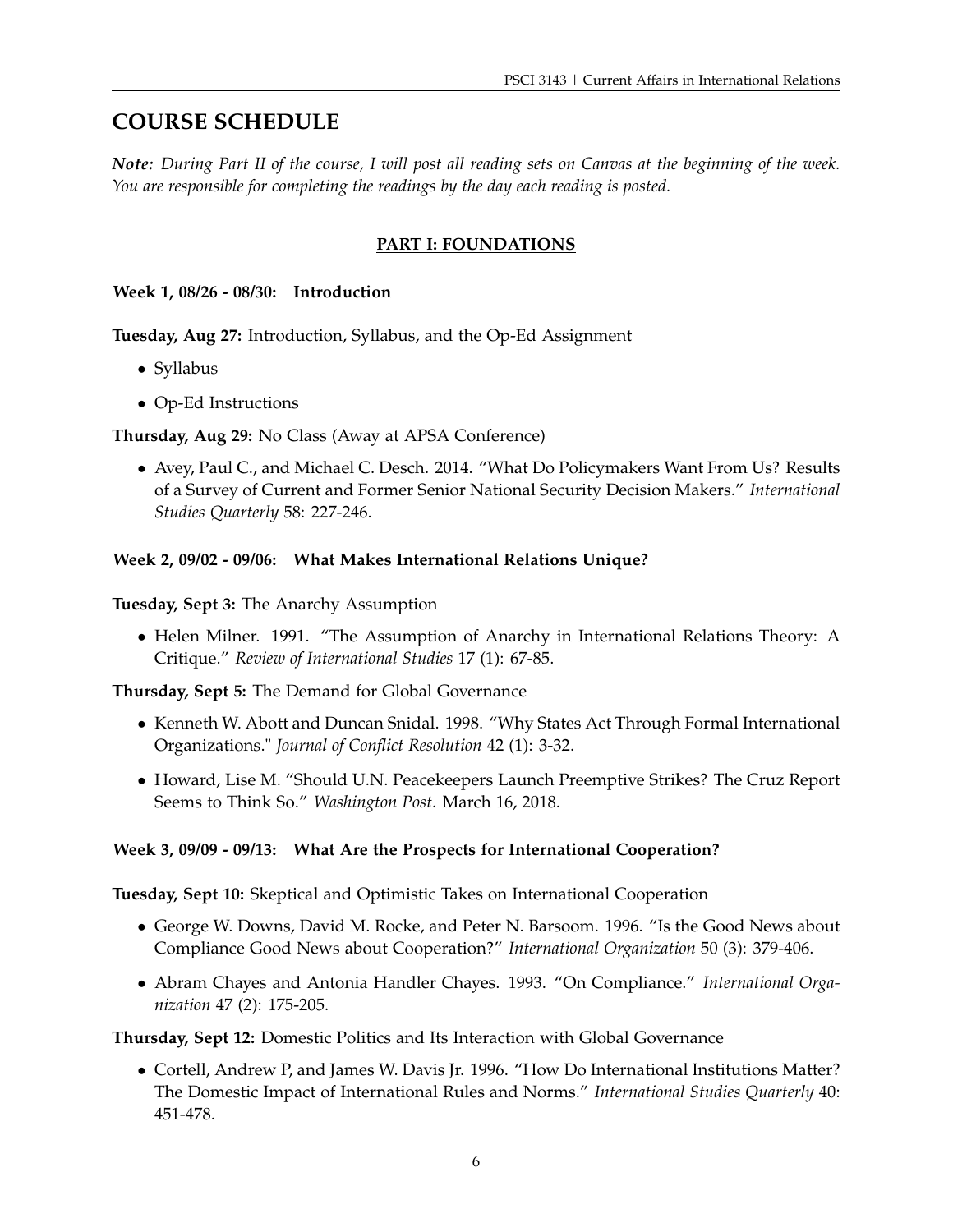### **Week 4, 09/16 - 09/20: Tying Evidence to Theory in IR**

**Tuesday, September 17:** Evaluating Research Design in IR

- Adcock, Robert, and David Collier. 2001. "Measurement Validity: A Shared Standard for Qualitative and Quantitative Research." *American Political Science Review* 95 (3): 529-546.
- "10 Things to Know about Reading a Regression Table." Egap. [https://egap.org/methods-](https://egap.org/methods-guides/10-things-know-about-reading-regression-table)guides/ [10-things-know-about-reading-regression-table](https://egap.org/methods-guides/10-things-know-about-reading-regression-table)

#### **Thursday, September 19:** "Mini" Exam

• No Readings

#### **PART II: CURRENT EVENTS IN IR**

#### **Week 5, 09/23 - 09/27: Iran and Nuclear Latency**

**Tuesday, September 24:** Nuclear Nonproliferation Strategies

- Kroenig, Matthew. 2016. "US Nuclear Weapons and Non-Proliferation: Is There a Link?" *Journal of Peace Research* 53 (2): 166-179.
- Mehta, Rupal N., and Rachel Elizabeth Whitlark. 2017. "The Benefits and Burdens of Nuclear Latency." *International Studies Quarterly* 61: 517-528. **(skim results)**

#### **Thursday, September 26:** Discussion

• Reading Set A

#### **Week 6, 09/30 - 10/04: North Korea and Rogue Nuclear States**

**Tuesday, October 1:** Methods for Dealing with a Rogue Nuclear Power

- Miller, Nicholas L. 2014. "The Secret Success of Nonproliferation Sanctions." *International Organization* 68: 913-944.
- Bowen, Wyn Q. 2006. "The Decision." In *Libya and Nuclear Proliferation: Stepping Back from the Brink*. New York, NY: Routledge for the International Institute for Strategic Studies.

#### **Thursday, October 3:** Discussion

• Reading Set B

#### **Week 7, 10/07 - 10/11: Venezuela and Foreign Intervention**

#### **Tuesday, October 8:**

• Rice, Condoleeza. "The Promise of Democratic Peace." *Washington Post*. December 11, 2005. <https://2001-2009.state.gov/secretary/rm/2005/57888.htm>.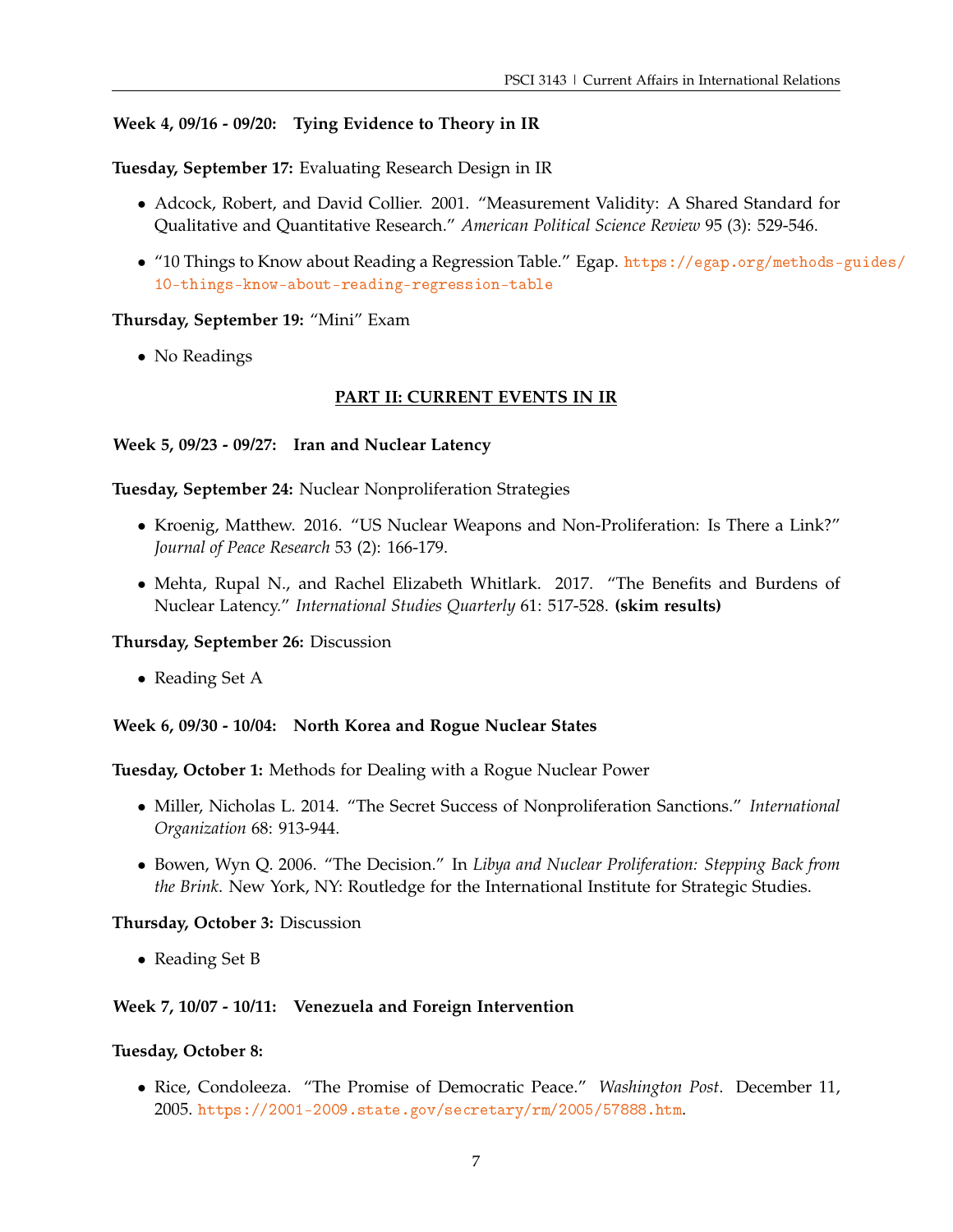• Downes, Alexander B., and Lindsey A. O'Rourke. 2016. "You Can't Always Get What You Want: Why Foreign-Imposed Regime Change Seldom Improves Interstate Relations." *International Security* 41 (2): 43-89.

### **Thursday, October 10:** Discussion

• Reading Set C

## **Week 8, 10/14 - 10/18: Migration Politics and the European Refugee Crisis**

### **Tuesday, October 15:** Immigration Attitudes and Regulation

- Hainmueller, Jens and Dominik Hangartner. 2013. "Who Gets a Swiss Passport? A Natural Experiment in Immigration Discrimination." *American Political Science Review* 107 (1): 159- 187.
- Czaika, Mathias, and Mogens Holboth. 2016. "Do Restrictive Asylum and Visa Policies Increase Irregular Migration into Europe?" *European Union Politics* 17 (3): 345-365.

### **Thursday, October 17:** Discussion

• Reading Set D

## **Week 9, 10/21 - 10/25: Brexit and Euroskepticism**

**Tuesday, October 22:** Euroskepticism and Its Causes

• Taggart, Paul and Aleks Szczerbiak. 2018. "Putting Brexit into Perspective: The Effect of the Eurozone and Migration Crises and Brexit on Euroscepticism in European States." *Journal of European Public Policy* 25 (8): 1194-1214.

### **Thursday, October 24:** Discussion

- Reading Set E
- **Op-Ed Outlines Due** (Electronic and Hard Copy)

**Week 10, 10/28 - 11/01: The Rise of China**

## **Tuesday, October 29:** A "Beijing Consensus"?

- Kennedy, Scott. 2010. "The Myth of the Beijing Consensus." *Journal of Contemporary China* 19 (65): 461-477.
- Kaplan, Stephen B. 2016. "Banking Unconditionally: The Political Economy of Chinese Finance in Latin America." *Review of International Political Economy* 23 (4): 643-676.

## **Thursday, October 31:** Discussion

• Reading Set F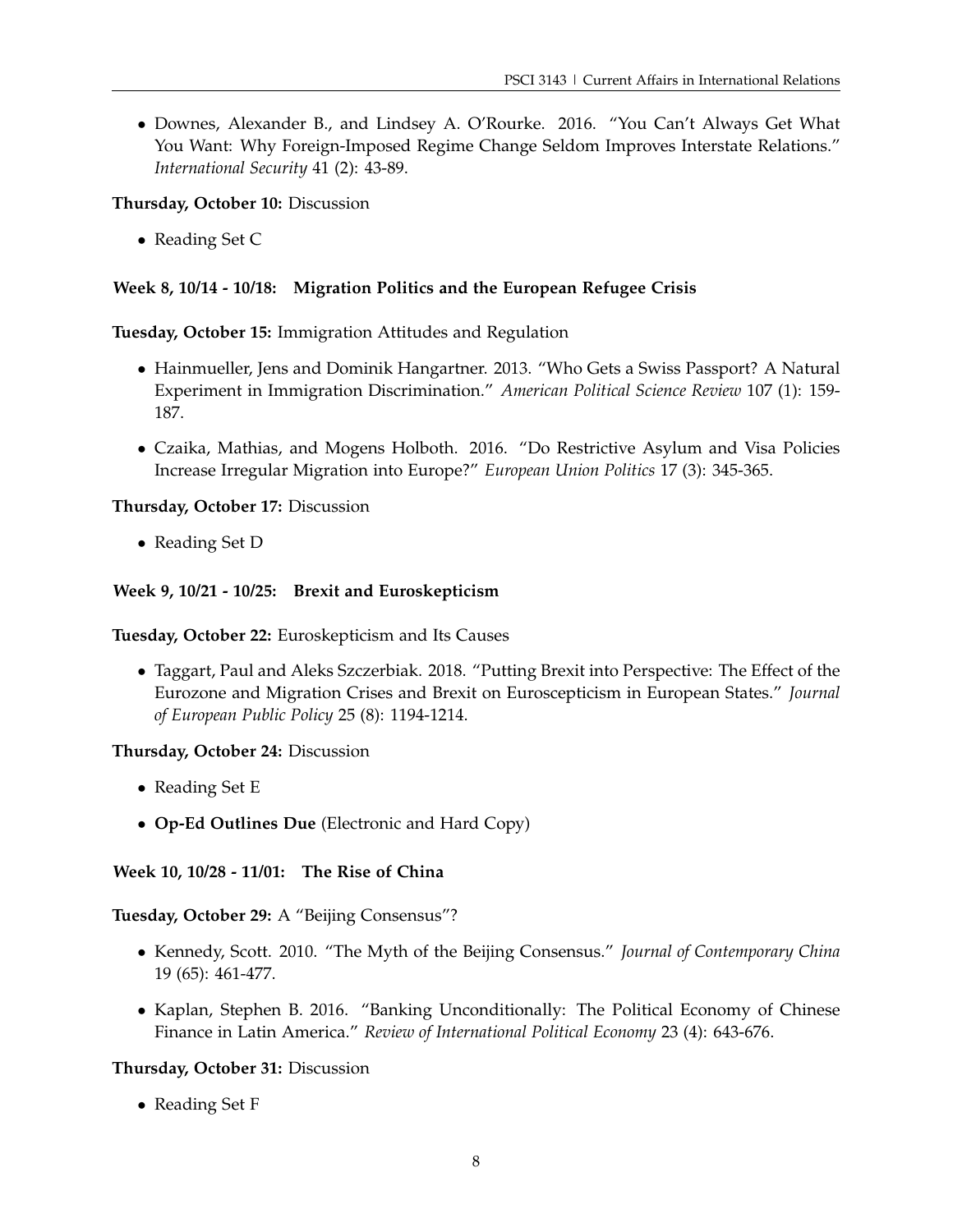#### **Week 11, 11/04 - 11/08: Contemporary U.S. Trade Policy**

**Tuesday, November 5:** Trade Wars – Past and Present

- Conybeare, John. 1985. "Trade Wars: A Comparative Study of Anglo-Hanse, Franco-Italian and Hawley-Smoot Conflicts." *World Politics* 38 (1): 147-172.
- Bown, Chad P. "Trump's Threat of Steel Tariffs Heralds Big Changes in Trade Policy." *Washington Post*. April 21, 2017. [https://www.washingtonpost.com/news/monkey-cage/wp/](https://www.washingtonpost.com/news/monkey-cage/wp/2017/04/21/trumps-threat-of-steel-tariffs-heralds-big-changes-in-trade-policy/) [2017/04/21/trumps-threat-of-steel-tariffs-heralds-big-changes-in-trade-policy/](https://www.washingtonpost.com/news/monkey-cage/wp/2017/04/21/trumps-threat-of-steel-tariffs-heralds-big-changes-in-trade-policy/).

#### **Thursday, November 7:** Discussion

• Reading Set G

#### **Week 12, 11/11 - 11/15: The Paris Accord and the Prospects for Environmental Cooperation**

**Tuesday, November 12:** Explaining Past (Non-)Compliance with Environmental Law

- Von Stein, Jana. 2008. "The International Law and Politics of Climate Change: Ratification of the United Nations Framework Convention and the Kyoto Protocol." *Journal of Conflict Resolution* 52 (2): 243-268. **(skim results)**
- Dai, Xinyuan. 2005. "Why Comply? The Domestic Constituency Mechanism." *International Organization* 59. **(Read pp. 363-366 and 374-389)**

**Thursday, November 14:** Discussion

• Reading Set H

#### **Week 13, 11/18 - 11/22: Africa's Experience with International Human Rights Regimes**

**Tuesday, November 19:** Power Politics at the ICC

• Bosco, David. 2014. *Rough Justice: The International Criminal Court in a World of Power Politics*. Oxford University Press: New York, NY. Chapters 1 & 6.

**Thursday, November 21:** Discussion

- Reading Set I
- **Op-Ed Papers Due** (Electronic and Hard Copy)

**Week 14, 11/25 - 11/29: Fall Break**

No Classes